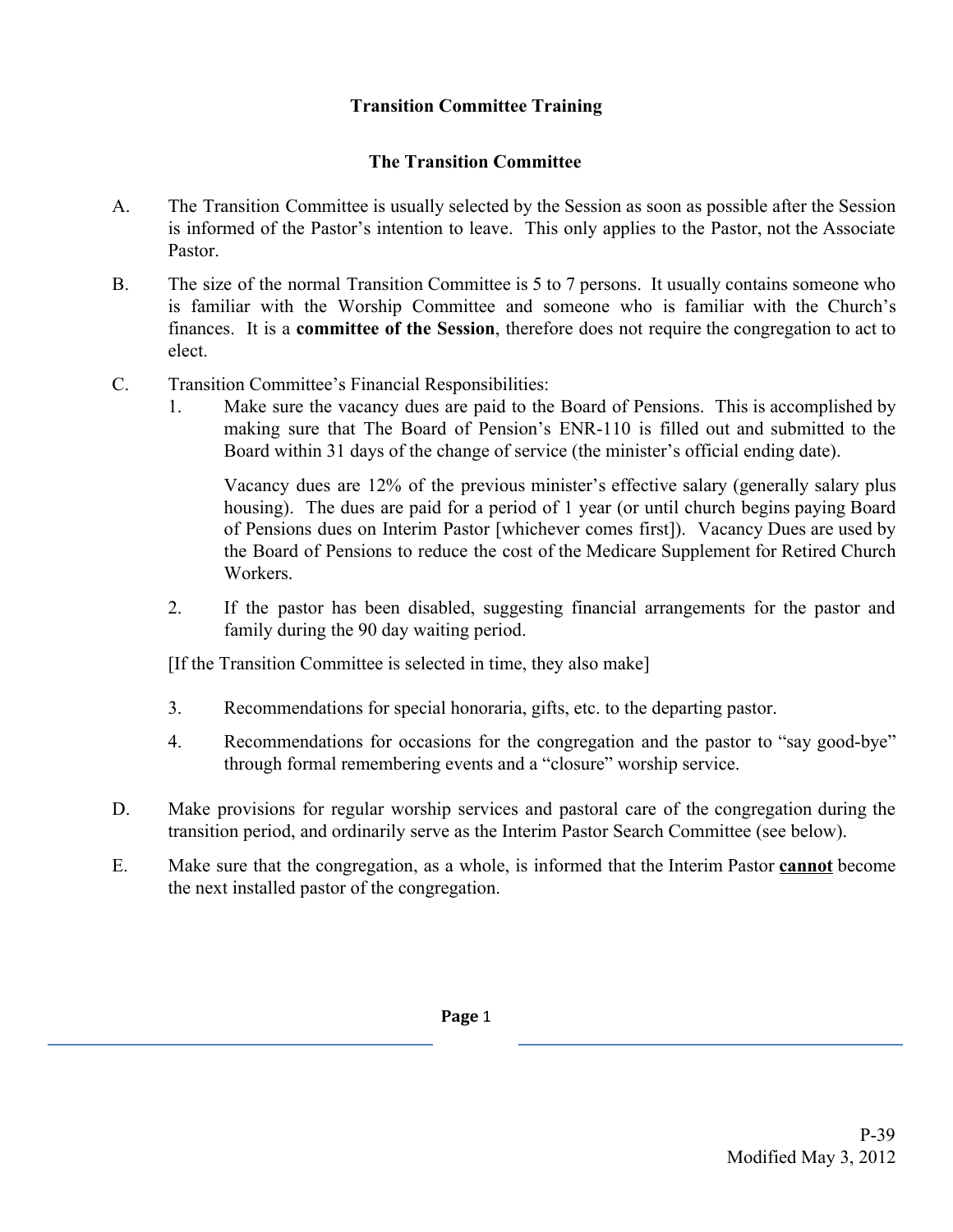- F. Provide the communication link with Presbytery to establish the relationship with the Committee on Ministry liaison, Presbytery's appointed Session moderator and other Presbytery resources until the Pastoral Search Committee is elected.
- G. May assist the Interim Pastor in completing the Mission Study.
- H. Communication with the congregation.
	- 1. Regular information about progress during the interim period. [PNC will give updates on Search Process.]
	- 2. Clarification regarding the responsibilities of remaining staff professionals.
- I. Organize and carry out a proper farewell for the Interim Pastor. Ordinarily this farewell will be (at the latest) two weeks before the new pastor arrives

**Page** 2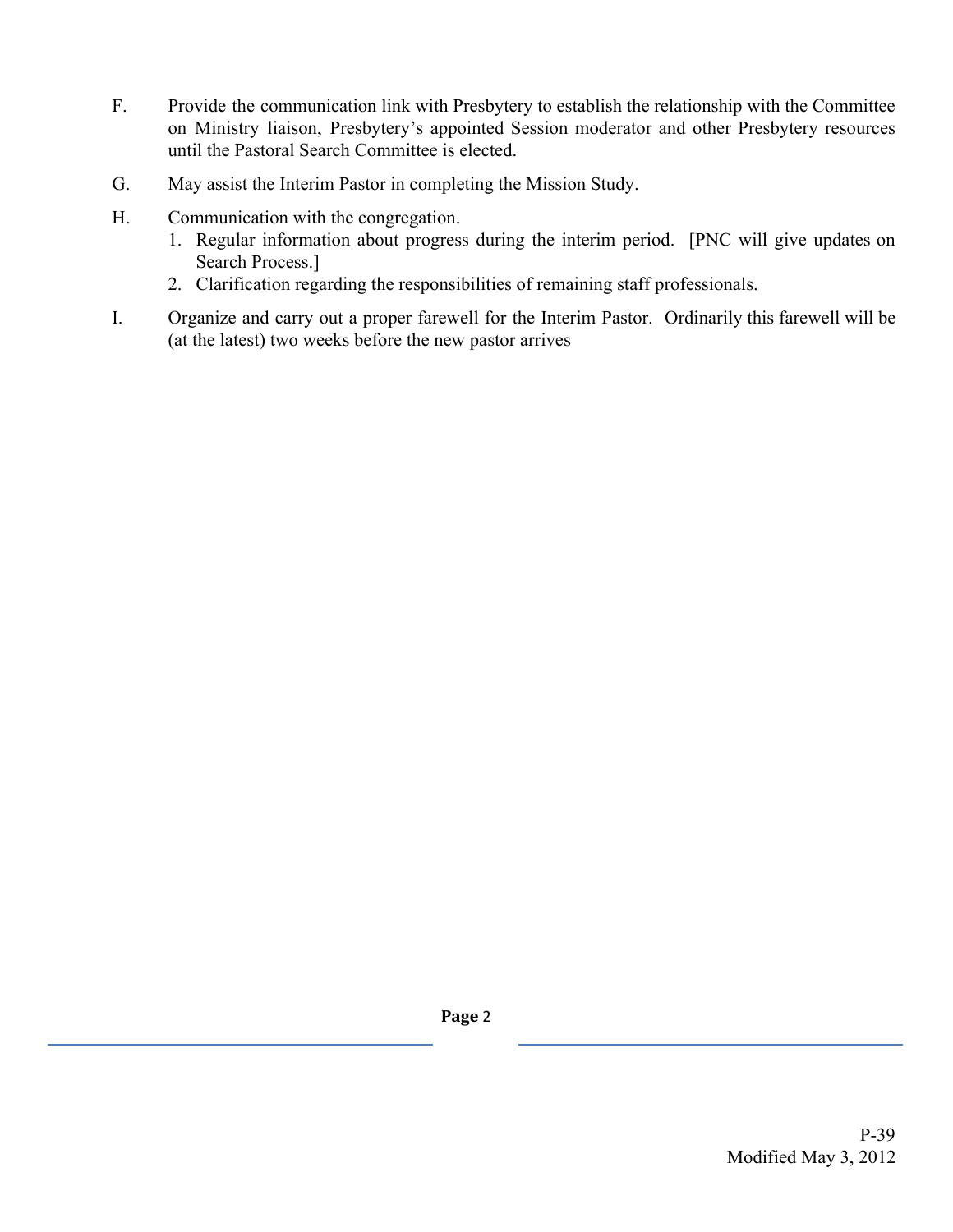## **The Interim Pastor**

The Committee on Ministry *strongly* recommends that all congregations where possible and most especially those congregations that average more than 50 persons in worship on a weekly basis should secure an Interim Pastor following the departure of an installed Pastor. The Interim Pastor is secured by the Session and with the concurrence of the Committee on Ministry. *The Interim Pastor cannot ordinarily be the next Installed Pastor.* A recent change to the Book of Order allows, under extraordinary conditions and with a 3/4 approval vote of the Presbytery, for a pastor in a Temporary Position (such as Interim) to be considered for the installed *position.*

The recommended remuneration of an Interim Pastor is based on several factors: 1) whether the position is full-time or part-time; 2) how much training the Interim has (Level I, Level II, Certification); 3) how much experience the Interim has in doing Interim Ministry, how many interim pastorates s/he has done. As a general rule, a full-time Interim Pastor with Level II (or more) training and who has done 2 or more interim pastorates should receive the same remuneration as the pastor who just left. Less than full-time, less training, and/or less experience would, of course, mean a lower remuneration. However, under no circumstances should the package be less than Presbytery's Minimum Compensation. Interim contracts are for one year, and must be reviewed and renewed by the Session with the concurrence of the Committee on Ministry [After the first year of the contract, subsequent contracts may be for less than one year. But under no circumstances can a contract be for *more than* one year.]

## **The Search for the Interim**

Ordinarily, the Transition Committee selected by the Session has as one of its responsibilities the search for the Interim Pastor, and the recommending of that candidate to the Session along with the compensation package for the Session's approval in securing the candidate as the Interim Pastor.

Therefore, the following process should be followed:

- 1. The Transition Committee prepares an outline of the skills, training, experience, etc. of the potential Interim and gets the Session to approve the description of the position and the requirements of potential candidates for the position.
- 2. When the position description and requirements has been approved by the Session, the Transition Committee prepares a salary range package for the approved job description. This proposed salary range package is presented to the Session for its approval. When the salary range package is approved by the Session, the Transition Committee may begin its search.
- 3. Presbytery Staff will ordinarily present the name(s) of potential Interim Pastor(s) from among those who are in the nearby geographical area.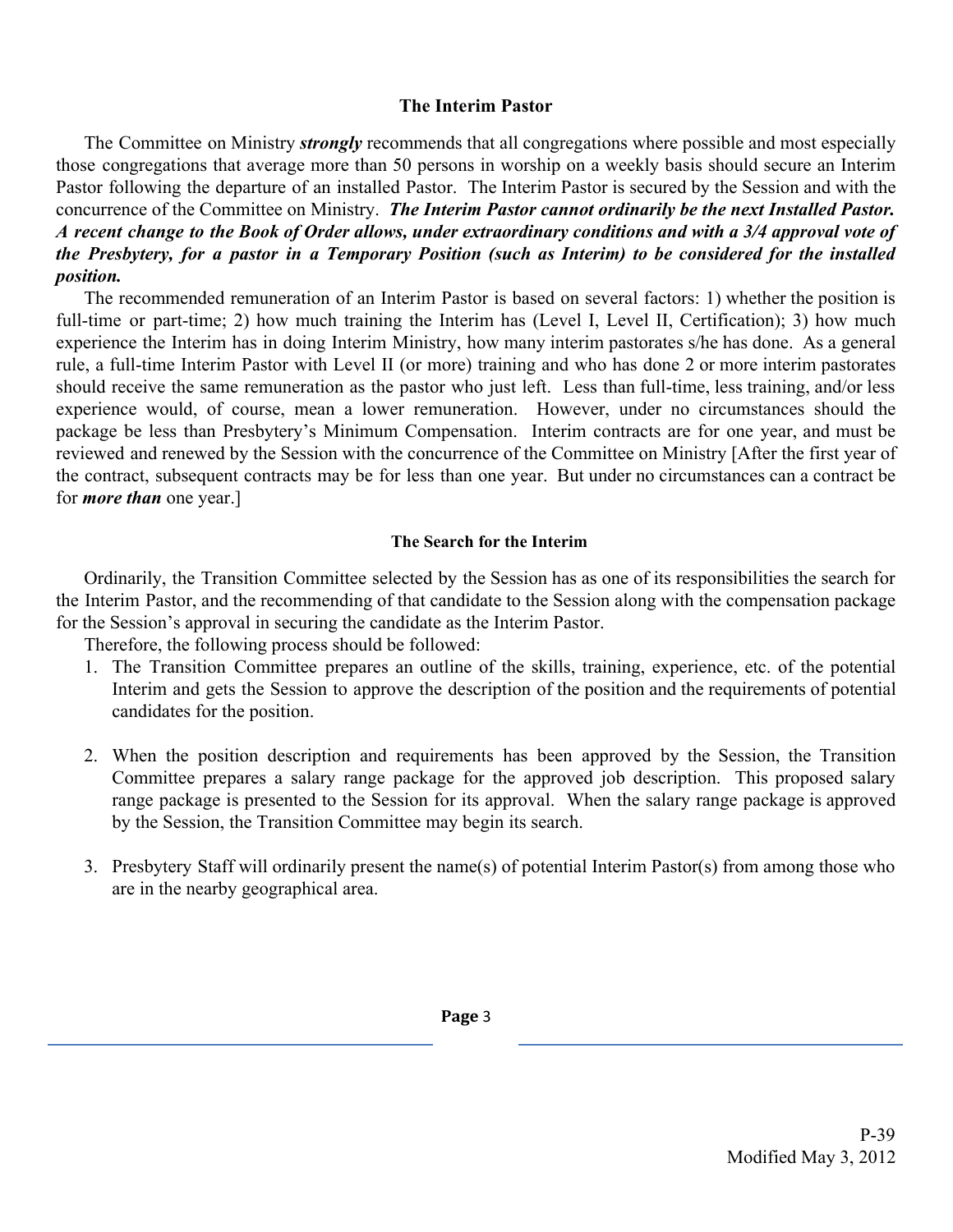4. The Transition Committee may, if it wishes to do so, fill out a Church Information Form (CIF) for an Interim Pastor and put it on the General Assembly's website. The only difference with this CIF and a regular CIF is that in (Part II) Step 3 of 7; you **do not** need to fill out the three narrative questions. Otherwise, it is just like a normal CIF and will require Session approval and COM approval before you can put it on line. [The process extends the time before you can get an Interim, something you might want to consider before you undertake the task.]

Because of the long lead-time for publishing in such publications as *The Presbyterian Outlook*, *Presbyterians Today,* and the like, it is **not recommended** to use these as a way of advertising the opening for an Interim Pastor. Presbytery Staff also has access to the **APIMS** (**A**ssociation of **P**resbyterian **I**nterim **M**inistry **S**pecialists) website for advertising the opening. Contact the Staff for help with this.

5. The Transition Committee will probably receive self-referrals from others who have heard of the opening and who would like to be considered. **PLEASE NOTE:** respond to all self-referrals indicating that you have received that person's PIF (Personal Information Form) or resume. Moreover, tell them what they might expect from your search process. That is, tell them that you are currently receiving PIF's/resumes and that you expect to begin reading and sorting them soon and **that they will hear from you in no more that two weeks.** Interim Pastors generally are moving quickly to find another position, so keep in communication with all these folks every two weeks, indicating where you are in the process and what they might expect from you. Continue to do this until you have told them that they are no. longer under consideration.

It is important to remember to communicate with all of the applicants that are still under consideration, keeping them abreast of the process. *DO NOT* go more than two weeks without communicating with those still under consideration, even if all you say is "we have been deluged by applicants, and haven't been able to keep to our time-table. You will hear from us again in no more than two weeks."

- 6. By this time in the process you should have received your COM appointed liaison. S/he will help shepherd the rest of the process through the Committee on Ministry. If you have gotten this far and still don't have a liaison, please contact the Presbytery Staff person immediately.
- 7. When you have settled on your candidate, *before* you present her/him to your Session:
	- a.) Check with the Presbytery Staff person to do a background check on your candidate.
	- b.) Make sure that the Session has already approved the salary package that you are going to offer to your candidate. If what you intend to offer is greater that what the Session has previously